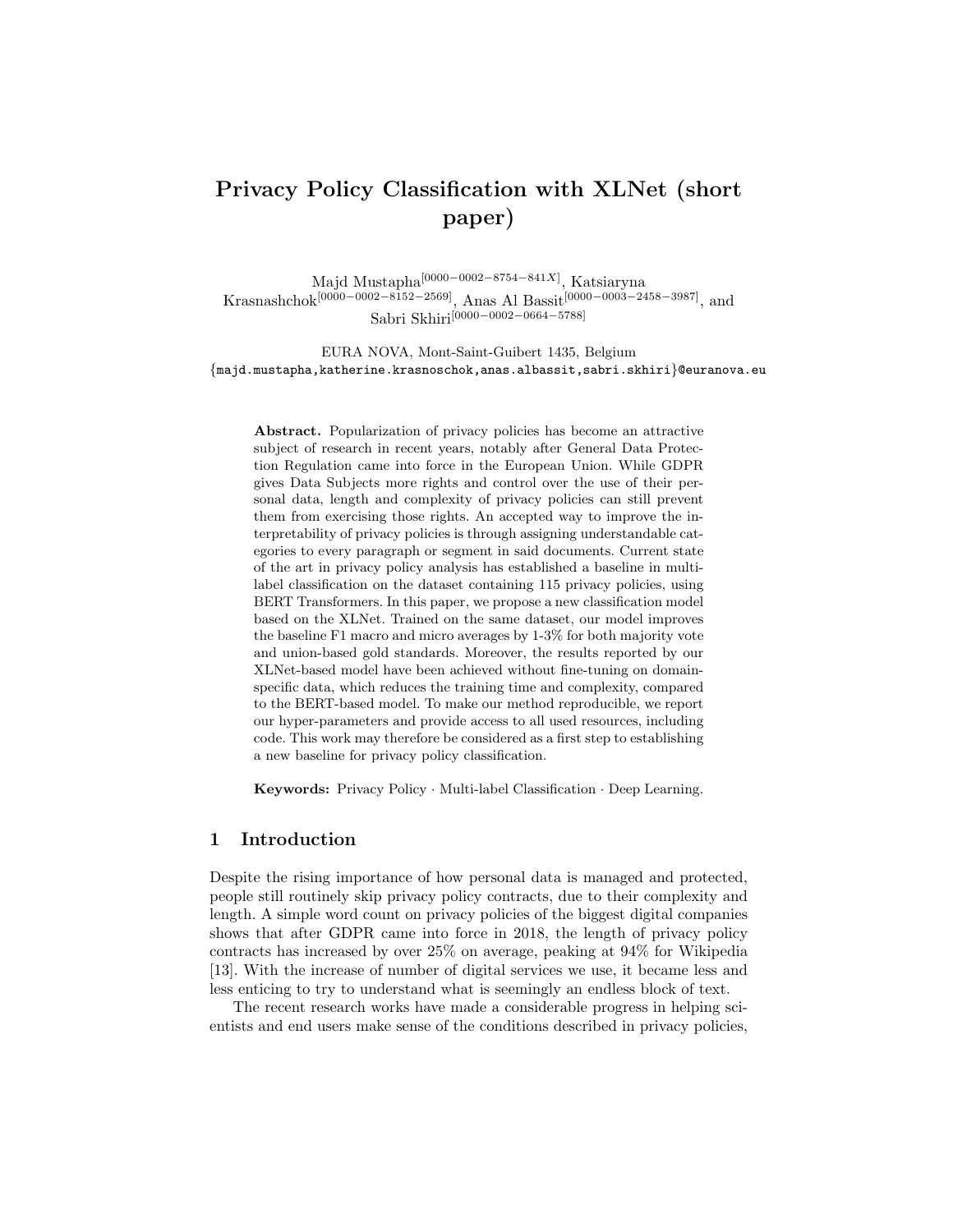#### 2 M. Mustapha et al.

by classifying their segments into understandable pre-defined categories, that users can refer to and compare between policies. These efforts resulted in the creation of several datasets of various detail level, containing diverse categories describing the policies from different aspects, depending on the objective.

This work is developed within the ASGARD project<sup>1</sup>, in particular, its RUNE track, whose objective is supporting the automation of privacy by design. One of the primary tasks of the track is translation of privacy policies, data processing agreements and contracts into a machine-readable format. Such task requires a trustworthy dataset for extraction of policy attributes. We experiment with the OPP-115 dataset [16], which is an accepted gold-standard containing 115 annotated privacy policies. To the best of our knowledge, this is the most detailed and widely used privacy policy dataset in the research community, despite being somewhat outdated and incomplete for usage in the GDPR-specific context [6].

In this paper, we present a privacy policy classification model based on XLNet [17] and showcase its performance in comparison to the baseline, established by Najmeh Mousavi Nejad et al.<sup>2</sup> [10] using BERT on OPP-115 dataset with two gold standards: majority vote and union-based. Our goal is to strengthen the baseline results using the latest advancements in Deep Learning and Natural Language Processing, as well as to demonstrate the performance of pre-trained XLNet in legal domain. Our approach of applying XLNet for privacy policy classification outperforms the state of the art in terms of macro/micro average F1-scores by  $2\%/1\%$  for the majority vote and  $3\%/3\%$  for the union-based gold standard. This result has been achieved without fine-tuning our XLNet-based model on domain-specific data, comparing to the fine-tuned BERT-based model in [10]. We make sure to guarantee reproducibility of our results through keeping the same splits as the baseline  $[10]$  and sharing the hyperparameters and code<sup>3</sup>. This work may therefore be considered as a first step to establishing a new baseline for privacy policy classification with OPP-115 dataset.

The paper is structured as follows: in Section 2 we lay out the research efforts in privacy policy analysis; in Section 3 we describe the model and how it differs from the BERT-based baseline model; Section 4 reports our results in privacy policy classification; we discuss our findings in Section 5; finally, Section 6 concludes the paper and outlines our plans for the future work.

## 2 Related Work

After GDPR has been enforced EU-wide, interest towards privacy policy analysis has increased significantly, which is evident by the great number of privacy and GDPR-related research projects in the EU and worldwide. Among the most prominent of them, the Usable Privacy Policy Project<sup>4</sup>, started long before the

<sup>&</sup>lt;sup>1</sup> Supported and funded by the Walloon region, Belgium.

<sup>&</sup>lt;sup>2</sup> To be published in the proceedings of The 35th International Conference on ICT Systems Security and Privacy Protection (2020)

 $^3$  https://github.com/euranova/privacy-policy-classification-xlnet

 $^4$  https://usableprivacy.org/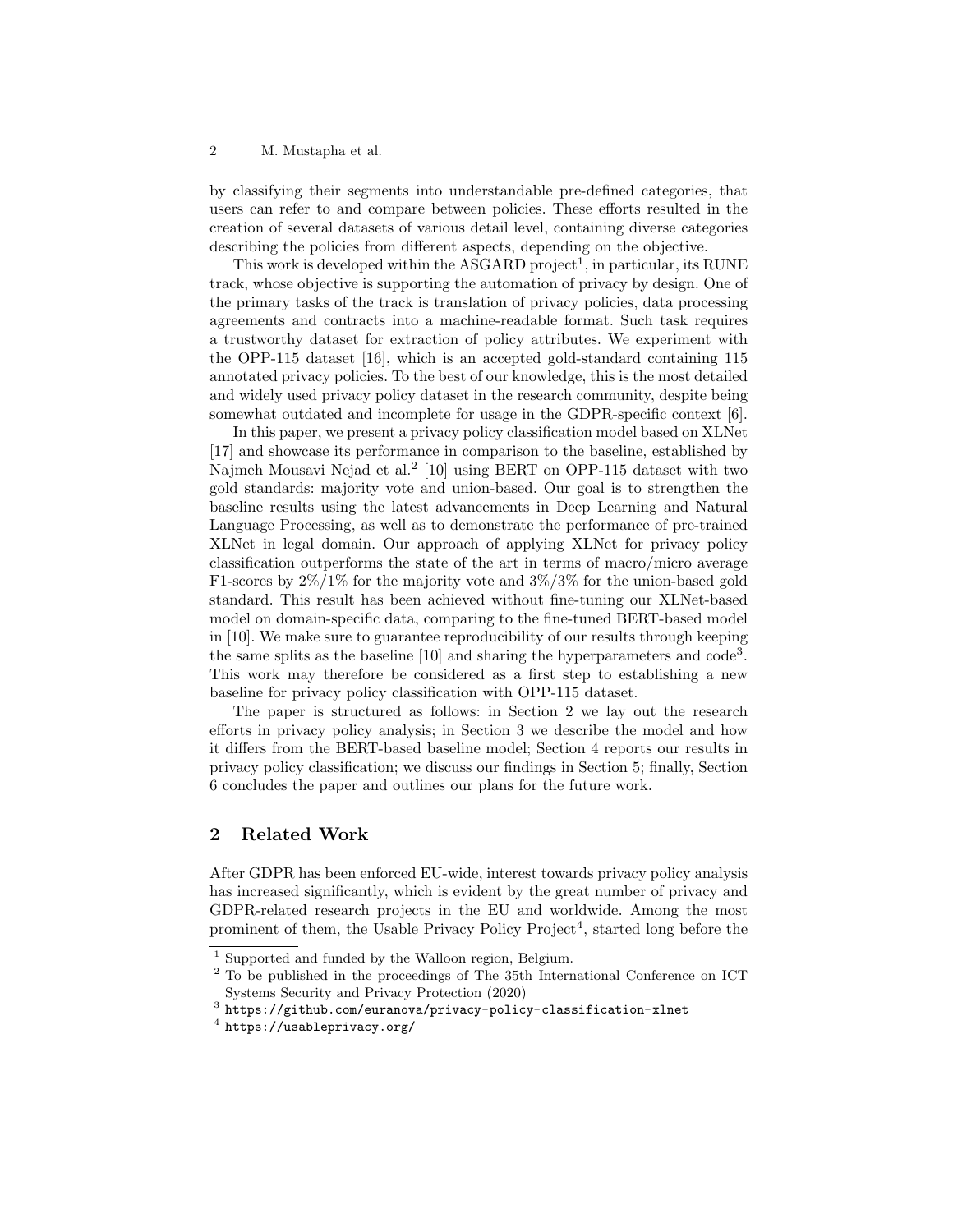GDPR, aims to benefit users through demystifying privacy policies. OPP-115 dataset [16] has been created in the context of the project, and became the first of its kind, with fine-grained annotations on paragraph level. Several other useful datasets have also been released for the same project [12, 18]. In our work we make use of OPP-115, as it is the most used dataset in the privacy policy research, due to its detail level and rigorous annotation procedure.

Another outstanding project in the field of improving interpretability of privacy policies is Polisis [7] – a framework that categorizes, visualizes, and explains the contents of a policy to an end user in an interactive manner. The authors have trained their classification model on OPP-115, and reported their results. In this paper we do not compare our model to Polisis' CNN-based model, since the current BERT-based state of the art already outperforms it.

Beyond the research community, we can note "Terms of Service; Didn't Read"  $(ToS;DR)^5$  project, which utilizes crowd-sourcing efforts to evaluate and classify terms of service and privacy policy documents in the context of their fairness to the users and how much concern they raise for data privacy and security. The ratings given to various services and websites help end users grasp the overall meaning and important notions in the policies, though the categories are less detailed than the ones the OPP-115 dataset presents.

When it comes to classification of textual data, until very recently, state of the art relied mostly on the variations of Recurrent Neural Networks [3, 8]. However, the inherent sequential nature of recurrent models is what limits their ability to process long sentences and stands in the way of faster parallel training. Attention mechanism [2] confronted the problem by modeling dependencies regardless of the distance between the sequence elements. Consequently, Transformers [14] were designed to speed up the training for neural machine translation, through reducing sequential computation with multiple self-attention heads. The Bidirectional Encoder Representations from Transformers (BERT) [5] improved upon the limitations of existing work in pre-trained contextual representations [9, 11] by using deeply bidirectional contextualization. BERT was the first generic representation model that achieved state-of-the-art performance on a large array of sentence-level and token-level tasks, outperforming many task-specific models [5]. In the context of our work, the latest and best reported performance on the OPP-115 dataset until now has been achieved by Najmeh Mousavi Nejad et al. [10] with a model based on fine-tuned BERT, which we adopt as a baseline.

## 3 XLNet Privacy Policy Classification Model

In order to compare fairly to the state of the art, we use the OPP-115 datatset with the same splits as in [10], on which we train our classifier, consisting of a pre-trained  $XLNet^{67}$  and a dense layer for classification. In this Section, we lay

<sup>5</sup> https://tosdr.org/about.html

 $^6$  https://github.com/huggingface/transformers

<sup>7</sup> https://github.com/kaushaltrivedi/fast-bert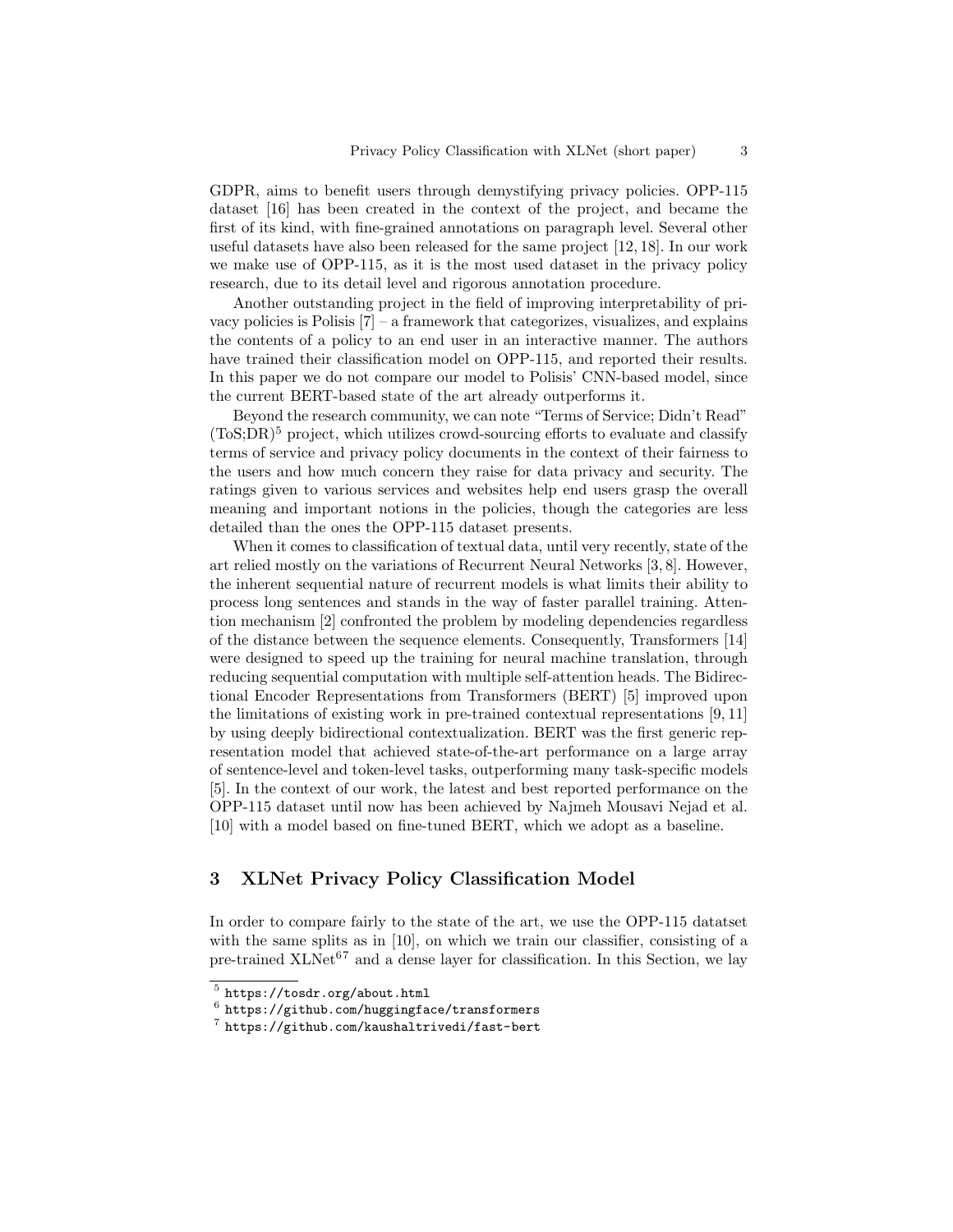4 M. Mustapha et al.

out the background and justify the decisions made for our classification model, by discussing the differences between XLNet and BERT.

## 3.1 Transformer-XL and XLNet

A limitation of vanilla Transformers is in stateless computations that put an upper limit on the distance of relationships they can model [1]. The Transformer-XL [4] is an extension of the Transformer that overcomes this shortcoming by caching the hidden states of the previous sequence and passing them as keys/values when processing the current sequence. It also introduces relative positional embeddings that encode relative distances between words and allow the model to compute the attention score for words that are before and after the current word.

XLNet [17] changed the way a language modeling problem is approached. It is an auto-regressive language model that outputs the joint probability of a sequence of tokens with recurrence. It calculates the probability of a word, conditioned on all possible permutations of words in a sentence, as opposed to just those to the left or the right of the target word. The model achieves stateof-the-art performance on the GLUE benchmark [15], trained on a large corpus.

#### 3.2 XLNet vs BERT

Despite its strong performance across the multitude of tasks, BERT has attracted criticism due to the following flaws [17]:

- In the Transformer architecture the model can acquire context information exclusively within the boundaries of the maximum input sequence length, so a longer document would be divided into independently processed segments.
- BERT suffers a discrepancy between fine-tuning and pre-training, when it comes to predicting masked tokens: during pre-training, tokens are replaced with the [MASK] symbol, though, it never appears in downstream tasks.
- When predicting masked tokens, BERT disregards the dependencies between them, thus reducing the number of dependencies it can learn at once.

The sequence length constraint is tackled by XLNet due to the features of Transformer-XL, whose Recurrence Mechanism and Relative Positional Encoding help capture long-term dependencies for longer documents. The model caches the hidden state sequence, computed from the previous segment, and reuses it as an extended context, when processing the next segment. This additional input allows the network to exploit historical information, and still keep the gradient within a segment. While BERT encodes context positions statically, Relative Positional Encoding of Transformer-XL allows for the encoding of positions in a relative distance from the current token at each attention module. The aim is to accommodate the Recurrence Mechanism and avoid having tokens from different positions with the same positional encoding.

Transformer-XL only holds unidirectional context, predicting current token based on sequential context on its left or its right. However, it solves the issue by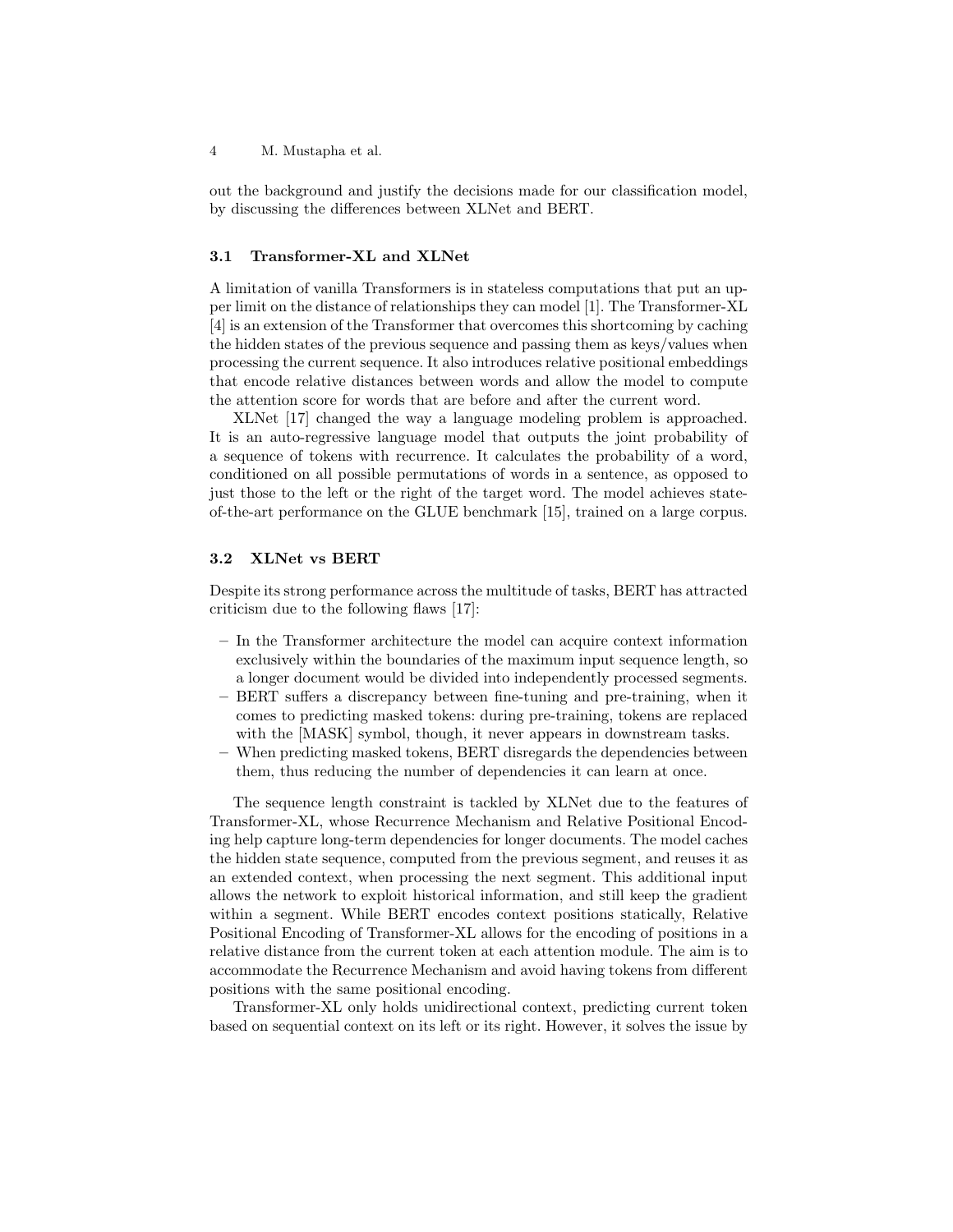introducing the Permutation Language Modeling objective: instead of predicting tokens in sequential order, it follows a random permutation order. Only the last tokens in a factorization order are chosen for training to reduce optimization difficulty that comes from working with permutations.

Building on the information above, we believe that applying XLNet to the downstream task of privacy policy classification holds the potential of improving the current baseline results achieved with the BERT-based model in [10].

## 4 Evaluation

To evaluate our approach, we follow Najmeh Mousavi Nejad et al. [10] and train our XLNet-based classifier on the Online Privacy Policies (OPP-115) dataset. A comprehensive description of the dataset and its categories can be found in [16], and the gold standards with their label distributions are presented in [10]. Thus, here we briefly mention the key aspects of the dataset that are necessary for the interpretation of the results.

OPP-115 consists of 115 privacy policies, manually annotated on a paragraph level, resulting in 3 792 paragraphs, 10 high-level classes and 22 distinct attributes. Like the majority of previous works, we are only considering the high-level categories for classification, 12 exactly<sup>8</sup>. Therefore, we have a 12-class multi-label classification task at hand. In order to establish a firm comparison to the state-of-the-art results, we apply the same splits used by Najmeh Mousavi Nejad et al. [10]: the authors reported that they randomly partitioned splits, according to Machine Learning best practices, into a ratio of 3:1:1 for train, validation and test, respectively. For the same purpose, we also evaluate on the two gold standards, considered by the baseline model: the majority vote and union-based. We report the resulting F1 values of our XLNet-based model in Table 1, in comparison to BERT-based model performance reported in [10].

Table 1 shows that XLNet improves both baselines - BERT and BERT finetuned - without the need of fine-tuning on the domain-specific data. These improvements can be explained by the architectural differences between XLNet and BERT, mentioned in Section 3, and additionally, by the fact that XLNet has been trained on a bigger corpus, that includes the training data of BERT. Therefore, it works with bigger vocabulary and moreover, it generalizes better. Another factor that we believe affected the performance for the better, is Transformer-XL's Recurrence Mechanism and Relative Positional Encoding, that help capture long-term dependencies for long documents and sentences. This feature is especially important in analysis of legal documents, such as privacy policies, which tend to have long and complicated sentence and paragraph structure. As evident from Table 1, in total, our XLNet-based model outperforms the state of the art by 2%/1% for the majority vote gold standard and 3%/3% for the union-based gold standard, for macro/micro F1 average scores, respectively, while keeping the tendency for micro- to outperform macro-averages, mentioned also in [10].

 $8$  We follow the baseline [10], where the *Other* category was broken down into its 3 underlying attributes.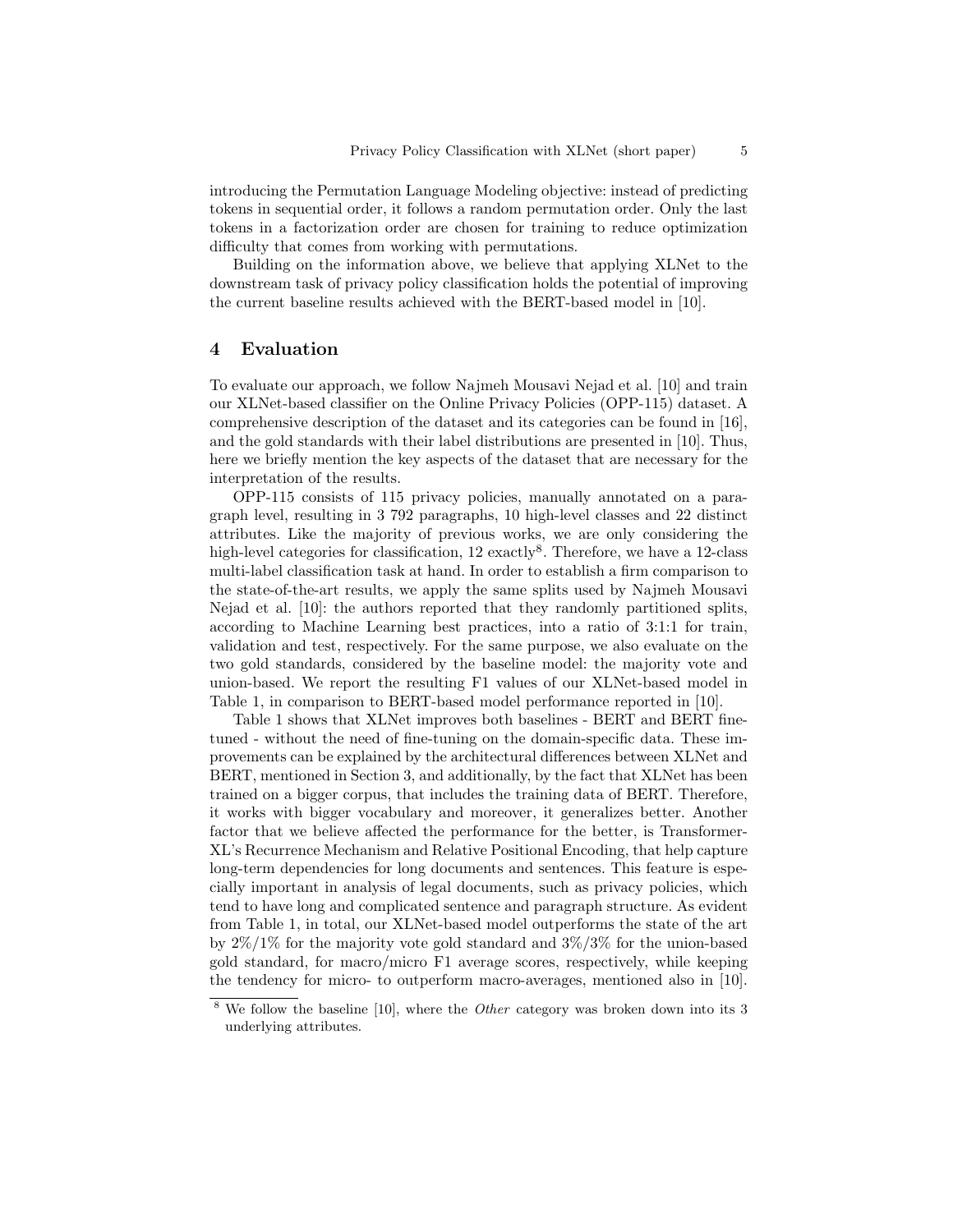#### 6 M. Mustapha et al.

**Table 1.** F1 values in  $\%$  for 2 baseline models from [10] models and our model (in bold) on the two gold standards with a threshold=0.5 (V - validation; T - test)

|                                  | Majority-vote gold standard |      |    |                |    |              | Union-based gold standard |      |     |                |    |              |  |
|----------------------------------|-----------------------------|------|----|----------------|----|--------------|---------------------------|------|-----|----------------|----|--------------|--|
| Labels                           |                             | BERT |    | <b>BERT FT</b> |    | <b>XLNET</b> |                           | BERT |     | <b>BERT FT</b> |    | <b>XLNET</b> |  |
|                                  |                             | Т    |    | T              |    | т            |                           | T    |     | т              |    | т            |  |
| First Party Collection & Use     | 87                          | 88   | 88 | 91             | 89 | 90           | 83                        | 84   | 87  | 86             | 85 | 87           |  |
| Third Party Sharing & Collection | 86                          | 85   | 87 | 90             | 89 | 88           | 79                        | 82   | 83  | 86             | 83 | 89           |  |
| User Access, Edit and Deletion   | 82                          | 63   | 77 | 73             | 81 | 76           | 54                        | 49   | 56  | 65             | 70 | 73           |  |
| Data Retention                   | 40                          | 33   | 54 | 56             | 62 | 64           | 36                        | 68   | 62  | 71             | 75 | 73           |  |
| Data Security                    | 87                          | 82   | 54 | 56             | 89 | 81           | 71                        | 80   | 73  | 76             | 76 | 78           |  |
| International/Specific Audiences | 94                          | 81   | 87 | 80             | 95 | 84           | 87                        | 93   | 92  | 92             | 90 | 90           |  |
| Do Not Track                     | 80                          | 100  | 95 | 83             | 80 | 100          | 80                        | 60   | 100 | 92             | 80 | 93           |  |
| Policy Change                    | 80                          | 88   | 80 | 100            | 89 | 89           | 75                        | 78   | 77  | 80             | 70 | 84           |  |
| User Choice/Control              | 75                          | 81   | 85 | 90             | 81 | 77           | 64                        | 63   | 66  | 65             | 64 | 69           |  |
| Introductory/Generic             | 75                          | 76   | 78 | 79             | 82 | 81           | 74                        | 68   | 73  | 67             | 67 | 74           |  |
| Practice Not Covered             | 18                          | 32   | 35 | 35             | 56 | 42           | 44                        | 46   | 45  | 48             | 45 | 56           |  |
| Privacy Contact Information      | 79                          | 80   | 79 | 78             | 84 | 80           | 75                        | 71   | 83  | 78             | 80 | 83           |  |
| <b>Macro Averages</b>            | 74                          | 74   | 77 | 79             | 81 | 81           | 68                        | 70   | 75  | 76             | 77 | 79           |  |
| Micro Averages                   | 81                          | 82   | 83 | 85             | 86 | 86           | 73                        | 74   | 77  | 77             | 78 | 80           |  |

If we compare to base BERT, the difference is more remarkable, encoding the performance gap between "pure" BERT and XLNet: 7%/5% for the majority vote and 9%/6% for union-based gold standard (macro/micro F1).

## 5 Discussion

Looking at the F1 values per label, we can note that XLNet outperforms both BERT and BERT fine-tuned on most of the categories, with an impressive increase in certain cases. A good example is Data Retention class, whose F1 metric improved greatly (from 56% to 64%) for majority-vote gold standard, but not so much for the union-based, where we had more than twice as much training examples<sup>9</sup> . Another category that exhibited poor performance for the BERT-based models is *Practice Not Covered*: as noticed by the authors, this class covers broad range of topics and vocabulary, which makes it harder for the classification model to learn. Interestingly, XLNet improves F1 values on this class significantly in both gold standards, while still demonstrating better performance on union-based label set. From these examples we can conclude that XLNet has the potential of improving classification results for the underrepresented or "tough to learn" classes, even with small amount of examples to learn from.

As we noted before, for this paper we did not consider fine-tuning XLNet (which would take considerable time and resources in preparation and training) as the pre-trained version has already given us the desired improved performance, comparing even to fine-tuned BERT, let alone the base one. However, we have reasons to believe that, just like with BERT, fine-tuning XLNet on the domain-

 $\frac{9}{9}$  For the label distribution in the two gold standards see [10].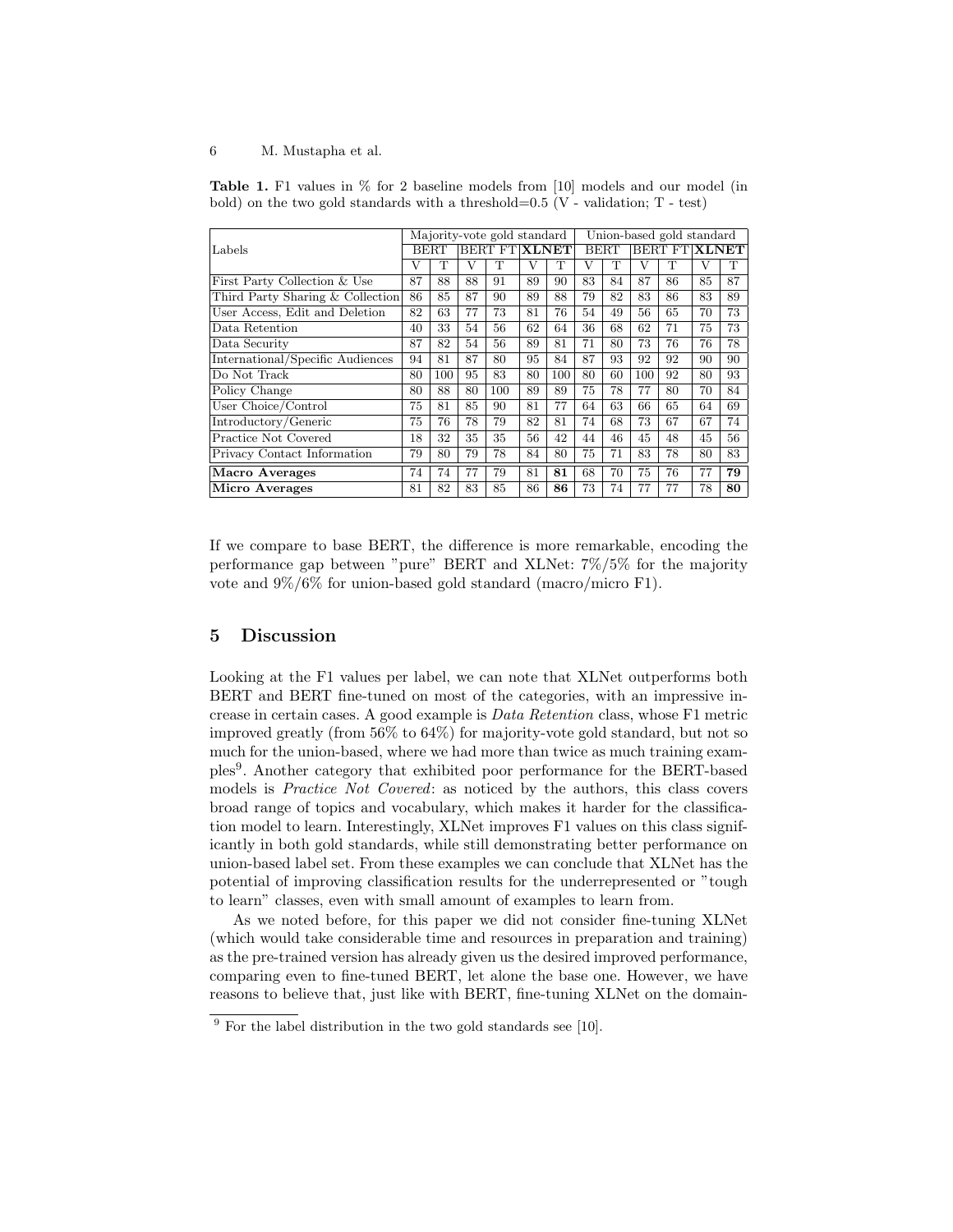specific data (a big set of privacy policies) should result in even higher F1 values. Currently, we leave this step for the future work.

Additionally, we would like to point out that the training of our model did not require any significant resources or time, in fact, the training configuration is the same as for the BERT-based model, for the most part. Hence, the improved results have been achieved without a sacrifice in training resources.

# 6 Conclusion and Future Work

In this paper, we demonstrated the performance of recently released XLNet model in legal/privacy domain, where this kind of model has not been applied, to the best of our knowledge. We evaluated an XLNet-based multi-label classification model on the OPP-115 dataset, with the goal of establishing a new baseline for privacy policy analysis. Our experiments with a pre-trained XLNet showed that it outperforms BERT on this particular domain-specific task, and moreover, it does so without the need to be fine-tuned on the domain-specific data.

In terms of the future work, we plan to experiment with fine-tuning XLNet on a large set of privacy policies, and we expect this step to further improve the results. As for the next phases in terms of the ASGARD project, we intend to use the model and the classification results to translate privacy policies into a machine-readable representation, to be used in the downstream applications, such as compliance checking and access control for business requests. For this purpose, the dataset and annotations will need to be enriched with missing concepts, including GDPR-specific attributes, such as various legal basis terms. It becomes increasingly important to be able to extract legal basis, as the majority of new and updated policies mention it for the purpose of being GDPR-compliant, yet the current version of the dataset contains only a subset of the legal bases mentioned in the GDPR. Therefore, our future work will focus on improving both the classification model and the dataset, in order to obtain the high quality representations of policies and contracts.

## References

- 1. Al-Rfou, R., Choe, D., Constant, N., Guo, M., Jones, L.: Character-level language modeling with deeper self-attention. CoRR abs/1808.04444 (2018)
- 2. Bahdanau, D., Cho, K., Bengio, Y.: Neural machine translation by jointly learning to align and translate. In: 3rd International Conference on Learning Representations, ICLR 2015, Conference Track Proceedings (2015)
- 3. Chung, J., Gulcehre, C., Cho, K., Bengio, Y.: Empirical evaluation of gated recurrent neural networks on sequence modeling. In: NIPS 2014 Workshop on Deep Learning, 2014 (2014)
- 4. Dai, Z., Yang, Z., Yang, Y., Carbonell, J.G., Le, Q.V., Salakhutdinov, R.: Transformer-xl: Attentive language models beyond a fixed-length context. In: Proceedings of the 57th Conference of the Association for Computational Linguistics, ACL 2019, Volume 1: Long Papers. pp. 2978–2988. ACL (2019). https://doi.org/10.18653/v1/p19-1285